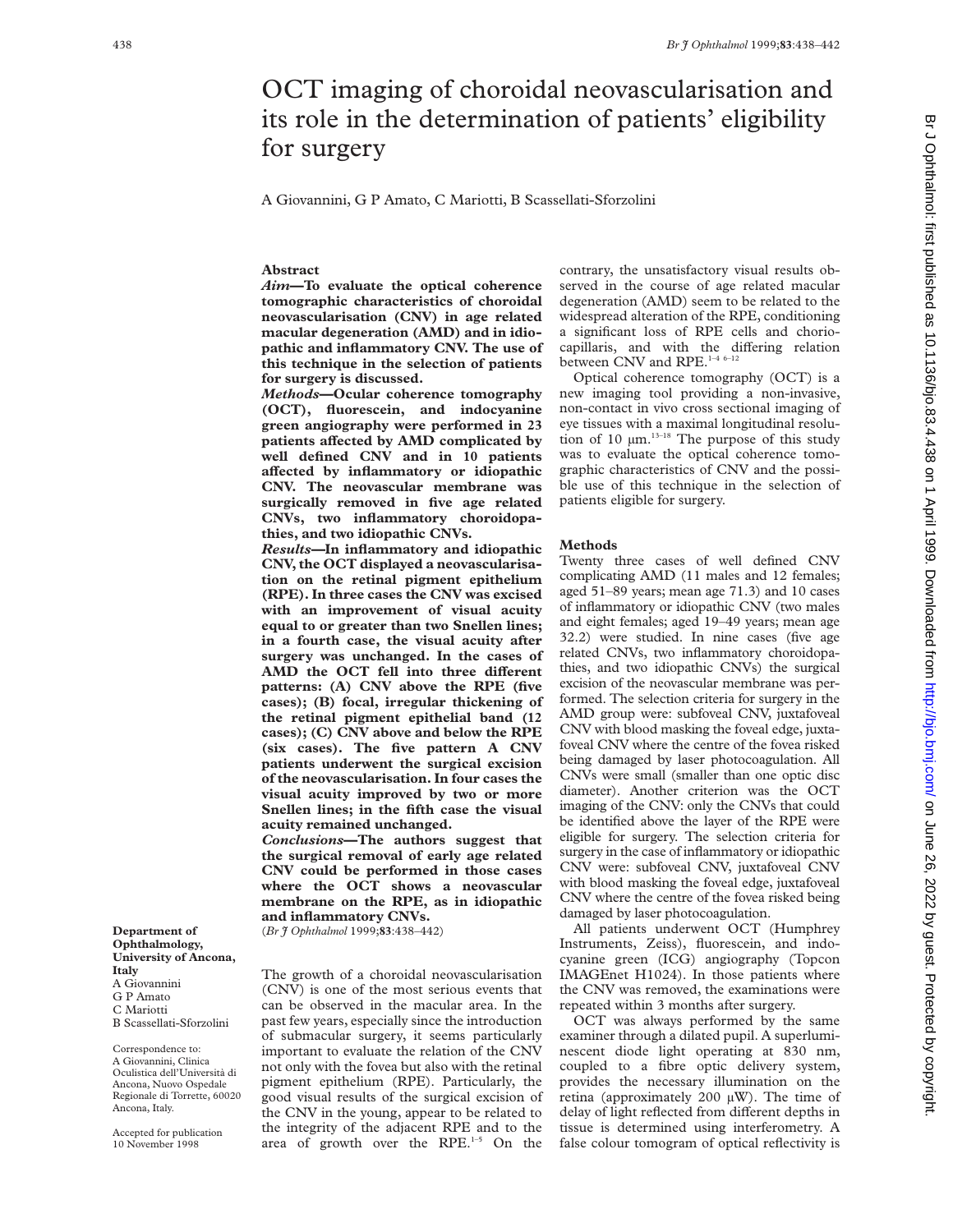

*Figure 1 (A) Fluorescein angiogram shows an idiopathic subfoveal CNV in a 34 year old woman. (The broken line on FA frame indicates the OCT scan direction). (B) The OCT shows a marked thickening (481 µm) of the neurosensory retina corresponding to the CNV. The CNV can be identified as an area of hyperreflectivity lying above the band corresponding to the RPE.*

produced to enhance the differentiation of retinal layers. Bright colours (for example, red and white) correspond to highly reflective areas and dark colours (for example, blue and black) represent regions with low reflectivity.

All scans were separately reviewed and analysed by two observers (AG and GPA).

#### **Results**

In all the cases of inflammatory or idiopathic CNV the OCT displayed, at the same site of the CNV identified by fluorescein angiography, a focal non-homogeneous area of hyperreflectivity lying above the OCT band corresponding to the RPE. The neovascular complex showed an infiltrate-like appearance on the OCT scans of the neuroretina (Fig 1). The anterior profile of the neuroretina usually appeared elevated and sometimes with a convex shape. At the level of the CNV the neuroretinal thickness constantly increased (Table 1) as a result of retinal oedema, visualised on OCT as an area of non-homogeneous hypo-

*Table 1 OCT measurement of the neuroretinal thickness (µm) at the level of the choroidal neovascularisation (CNV), before and after the surgical removal of the neovascular membrane*

|                                  | <b>Before</b><br>surgery | After<br>surgery |
|----------------------------------|--------------------------|------------------|
| Case 1: idiopathic CNV           | 481                      | 162              |
| Case 2: idiopathic CNV           | 397                      | 159              |
| Case 3: multifocal choroidopathy | 475                      | 160              |
| Case 4: multifocal choroidopathy | 400                      | 171              |
| Case 5: AMD                      | 269                      | 154              |
| Case 6: AMD                      | 379                      | 154              |
| Case 7: AMD                      | 503                      | 168              |
| Case 8: AMD                      | 496                      | 180              |
| Case 9: AMD                      | 305                      | 168              |
| Median (SD)                      | 411.7 (79.88)            | 164 (8.04)       |

reflectivity. An optically empty space corresponding to a neurosensory detachment was often observed above or near the CNV. The reflectivity of the retinal pigment epithelial band adjacent to the CNV was usually homogeneous and did not present alterations, except when the scanning probe beam encountered an atrophic spot or a chorioretinal scar. In the case of atrophic spot (multifocal choroidopathies) the retinal pigment epithelial band appeared interrupted and a deeper hyperreflectivity could be seen, because of a greater penetration of the beam (Fig 2). In three cases the hyperreflectivity, that was interpreted as the OCT imaging of the CNV, was no longer visible after surgery (Fig 3). In the fourth case, where fluorescein angiography revealed a persistent CNV, the OCT scan (performed in "repeat mode" through the residual hyperfluorescence) displayed an abnormal hyperreflectivity above the band corresponding to the RPE choriocapillaris. The area of hyperreflectivity was smaller than that visible before surgery. This area could be interpreted as the OCT image of the persistent CNV, not completely removed by surgery. In the first three cases an improvement of visual acuity equal to or greater than two Snellen lines was observed. In the fourth case the visual acuity remained unchanged.

As regards the cases of AMD the interpretation of the OCT imaging of the CNV was more challenging. Three different OCT patterns were observed.

In five cases a focal area of hyperreflectivity could be very clearly identified above the RPE, with characteristics similar to those of inflammatory or idiopathic CNV (Fig 4). In all the cases the size of the CNV, evaluated in the early and mid phases of fluorescein angiography, was



*Figure 2 Multifocal choroidopathy. The OCT displays a focal hyperreflectivity lying above the RPE corresponding to the CNV (small arrows); at the same site of the atrophic spot a deep hyperreflectivity can be detected (large arrows).*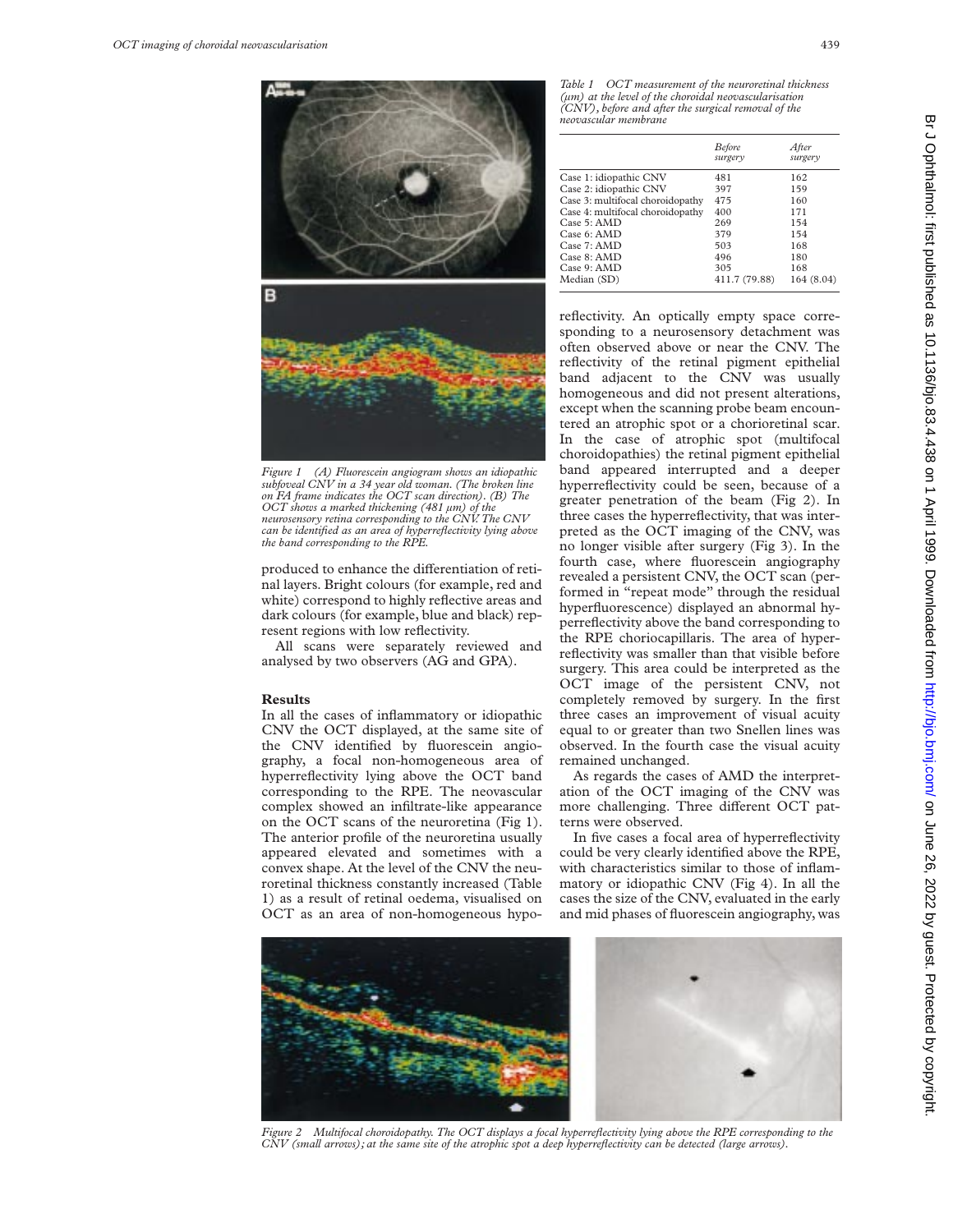

Figure 3 Multifocal choroidopathy. (A) Fluorescein angiography before surgery (VA= 20/40). (The broken line on FA<br>frame indicates the OCT scan direction). (B) OCT before surgery: the neurosensory thickness is 475 µm; a foc *surgery (VA= 20/30): the CNV has been completely removed. (The broken line on FA frame indicates the OCT scan direction). (D) OCT after surgery: the normal foveal profile is restored and retinal thickness is 160 µm. The hyperreflectivity interpreted as the CNV is no longer visible.*

inferior to one disc diameter and the symptoms had been present for less than 2 months before our observation.

In 12 cases the OCT showed only a focal, irregular thickening of the band corresponding



to the RPE that appeared fragmented and disorganised (Fig 5).

In six cases the focal, irregular hyperreflectivity could be identified both above and below the level of the band corresponding to the RPE. Sometimes the RPE band seemed to present a focal duplication (Fig 6).





*Figure 4 AMD complicated by CNV (OCT pattern A). (A) Fluorescein angiography shows a juxtafoveal and a peripapillary CNV. (The broken line on FA frame indicates the OCT scan direction). (B) The OCT scan performed through the juxtafoveal CNV reveals a marked thickening (503 µm) of the neurosensory retina and an increased reflectivity above the RPE interpreted as the CNV. A thin optically empty space, signifying neurosensory detachment, surrounds the CNV.*

*Figure 5 AMD complicated by CNV (OCT pattern B). The OCT shows a focal, irregular thickening of the band corresponding to the RPE, that appears fragmented and disorganised.*



*Figure 6 AMD complicated by CNV (OCT pattern C). An irregular hyperreflectivity can be visualised both above and below the level of the band corresponding to the RPE. The retinal pigment epithelial band presents a focal duplication.*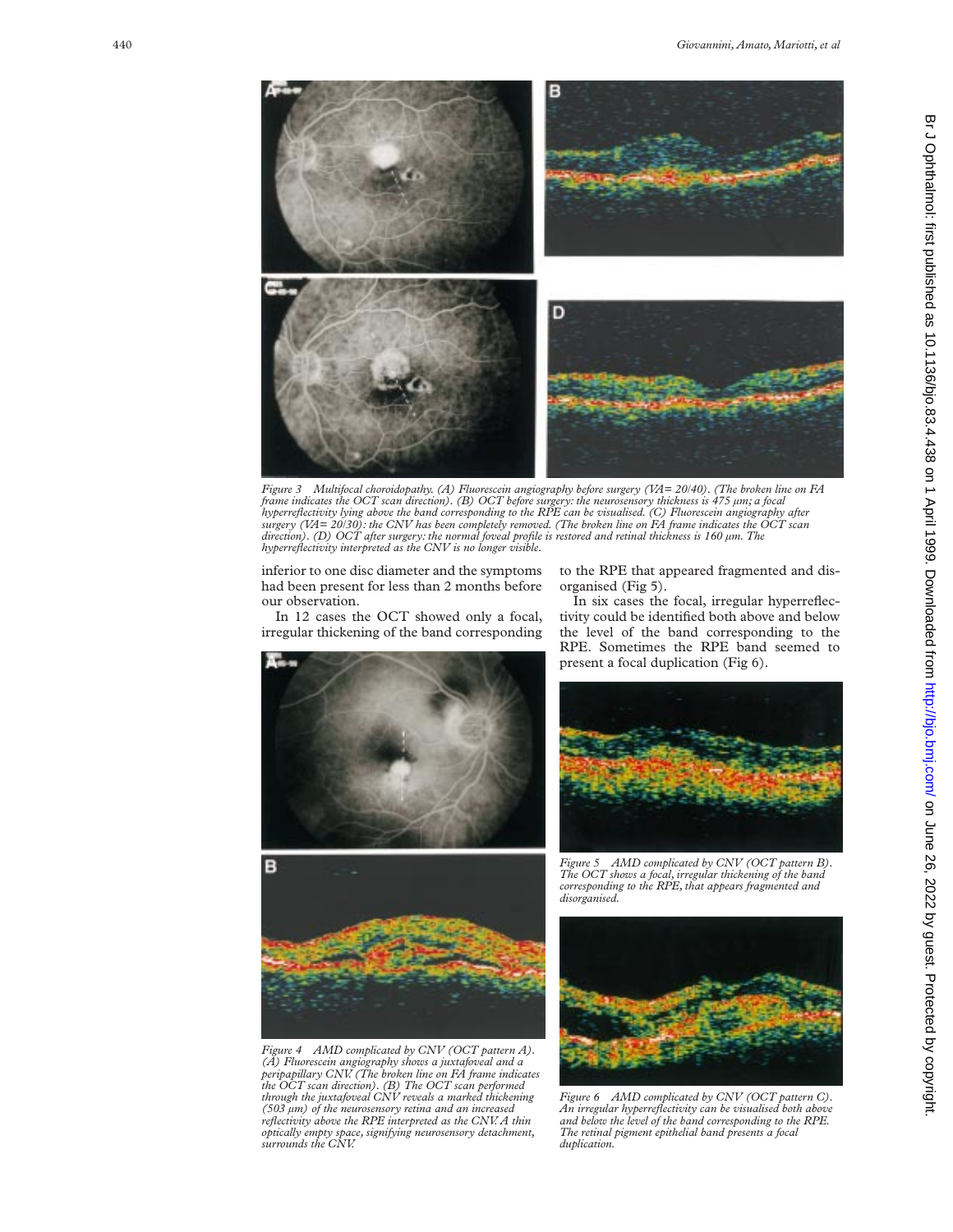

*Figure 7 AMD complicated by subfoveal CNV. (A) Fluorescein angiography before surgery (VA=20/200). (The broken line on FA frame indicates the OCT scan direction). (B) The OCT clearly displays a focal hyperreflectivity lying above the RPE interpreted as the CNV. In this case the OCT shows the relation between CNV and the centre of the fovea. The* adjacent neuroretina presents a non-homogeneous, reduced, hyperreflectivity due to oedema. The retinal thickness is 379 µm.<br>(C) Fluorescein angiography after surgery (VA= 20/60). The loss of retinal pigment epithelial cell *minimal. (The broken line on FA frame indicates the OCT scan direction). (D) The focal hyperreflectivity identified by OCT before surgery is no longer visible. The retinal thickness is 154 µm.*

The B and C patterns were observed in the cases of CNV greater than one disc diameter, with symptoms dating from over 3 months before our observation.

The RPE adjacent to the CNV presented widespread alterations of the reflectivity and of its profile, which appeared irregular and non-linear. Drusen could often be identified.

Neurosensory detachments were constantly present in pattern B and C cases. In pattern A cases the detachment was smaller and not always present.

In five cases of CNV complicating AMD lying on the RPE (pattern A), the surgical removal of the neovascular membrane was performed (Fig 7). Similar to what was observed in young patients, the OCT abnormalities that were considered as CNV were no longer detectable after surgery and the normal profile of the anterior neuroretina was restored (Table 1). The normalisation of the OCT picture was followed by an improvement of visual acuity greater than two Snellen lines in four cases. In the fifth case (subfoveal CNV) the visual acuity remained unchanged.

#### **Conclusions**

Fluorescein angiography remains the essential tool in the diagnosis of CNV. In some cases of occult CNV of the elderly, ICG angiography has been shown to be useful.<sup>19 20</sup> The interpretation of the OCT imaging of CNVs complicating AMD is very difficult. In fact the neovascular membrane, RPE, and choriocapillaris are structures with similar reflectivities<sup>21</sup> and the identification of the single structures is often not easy. In our experience the difficulties increase in cases of long lasting and larger sized CNVs (that is, greater than one disc diameter). In such cases the OCT is rarely useful in the identification of the neovascular complex. In agreement with Puliafito *et al*, <sup>22</sup> the RPE was irregularly thickened and disrupted and the CNV could not be recognised. Only in the cases of CNV smaller than one disc diameter and symptoms dating from less than 2 months before, an anomalous hyperreflectivity over the RPE was visualised using OCT. The OCT imaging in these cases looks quite similar to that of inflammatory and idiopathic CNV.

In all the cases of our series of inflammatory and idiopathic CNV, the growth was always above the RPE; on the contrary in the cases of AMD the relation between CNV and RPE did not present the same pattern. In five cases the CNV could be visualised above the RPE, in 12 cases the OCT displayed a focal, irregular thickening of the RPE and in six cases a focal, irregular hyperreflectivity was seen both above and below the RPE. OCT seemed to confirm the most recent anatomopathological studies of surgically excised CNVs; these studies have shown that in AMD the CNV may grow not only below the RPE but also above it or in a